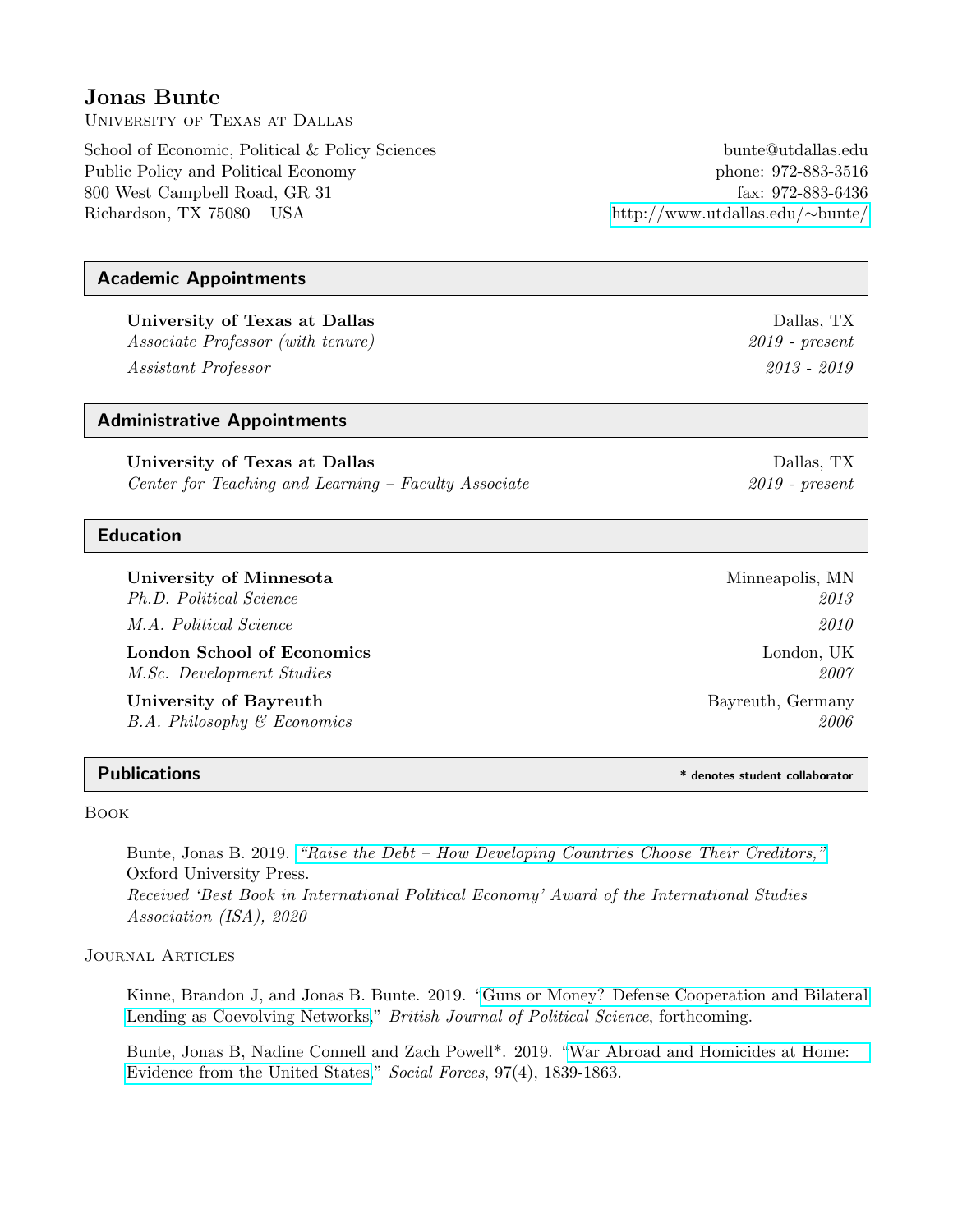Bunte, Jonas B. 2019. ["Why do Students Enroll in Political Science Classes?,](https://www.cambridge.org/core/journals/ps-political-science-and-politics/article/why-do-students-enroll-in-political-science-courses/EDB2AF92AD6C28344D3AD78ABC85428B)" PS: Political Science  $\&$  Politics, 52(2), 353-360.

Bunte, Jonas B. 2018 ["Sovereign Lending after Debt Relief,](https://www.tandfonline.com/doi/abs/10.1080/09692290.2018.1455600)" Review of International Political Economy, 25(3): 317–339.

Bunte, Jonas B, Harsh Desai\*, Kanio Gbala, Brad Parks, and Daniel Miller Runfola. 2018. ["Natural Resource Sector FDI, Government Policy, and Economic Growth: Quasi-Experimental](https://www.sciencedirect.com/science/article/pii/S0305750X18300792) [Evidence from Liberia,](https://www.sciencedirect.com/science/article/pii/S0305750X18300792)" World Development, 107: 151–162.

Kim, Alisha\*, and Jonas B. Bunte. 2018. ["Demand for different types of public goods: Evidence](https://www.tandfonline.com/doi/abs/10.1080/00346764.2018.1424930) [from Nigeria,](https://www.tandfonline.com/doi/abs/10.1080/00346764.2018.1424930)" Review of Social Economy 76(2): 259-279.

Bunte, Jonas B, and Alisha Kim\*. 2017. ["Citizens' Preferences and the Portfolio of Public Goods:](https://www.sciencedirect.com/science/article/pii/S0305750X15306860) [Evidence from Nigeria,](https://www.sciencedirect.com/science/article/pii/S0305750X15306860)" World Development, 92: 28–39.

Bunte, Jonas B. 2016. ["Wage Bargaining, Inequality, and the Dutch Disease,](https://academic.oup.com/isq/article/60/4/677/2633349)" *International Studies* Quarterly, 60(4): 677–692.

Bunte, Jonas B, and Laura Thaut Vinson. 2016. ["Local Power-Sharing Institutions and](http://journals.sagepub.com/doi/abs/10.1177/0022343315614999) [Inter-Religious Violence in Nigeria,](http://journals.sagepub.com/doi/abs/10.1177/0022343315614999)" Journal of Peace Research, 53(1): 49–65.

Bunte, Jonas B, Oliver Gloede and Christoph Trautvetter. 2004. ["The BOTOS-Approach – An](http://www.utdallas.edu/~bunte/resources/article_0_botos.pdf) [alternative concept of debt cancellation"](http://www.utdallas.edu/~bunte/resources/article_0_botos.pdf),  $P\&E\text{-}For schungs paper, 5(1)$ . (Reprinted in: Gesellschaft für Technische Zusammenarbeit (gtz). 2006. Source Book on Poverty Reduction. Berlin.)

## Book Chapters

Bunte, Jonas "Bühne frei für neue Kreditgeber: Chinas Engagement in Afrika" [Unveiling New Lenders: Chinese Lending Activities in Africa]', in: Schuldenreport 2008, Kaiser, J. (ed), erlassjahr.de Handbuch; Düsseldorf. pp. 34-43. 2009.

Bunte, Jonas "The idea of sustainability: Four concepts" in: To repay or to develop?, Oddone, F. (ed), EURODAD Handbook on debt sustainability; Brussels. pp.17-37. 2008.

Bunte, Jonas "Schwache können weniger tragen als Starke [Debt Sustainability - the weak can carry less than the strong<sup>"</sup> in: *Schulden mssen tragbar sein*, Kaiser, J. (ed), erlassjahr.de Handbuch Schuldentragfähigkeit; Düsseldorf. pp.15-25. 2007.

#### Under review

Bunte, Jonas B, Geoffrey Gertz, and Alexandra Zeitz. "Competition and Cooperation in the Export Credit Regime"

Bunte, Jonas B, and Brandon Kinne "Networks of Bilateral Lending"

Gray, Thomas, and Jonas B. Bunte. "The Effect of Grades on Student Performance"

Bunte, Jonas B., and John Taden\*. "Foreign aid and tax revenues"

#### Working Papers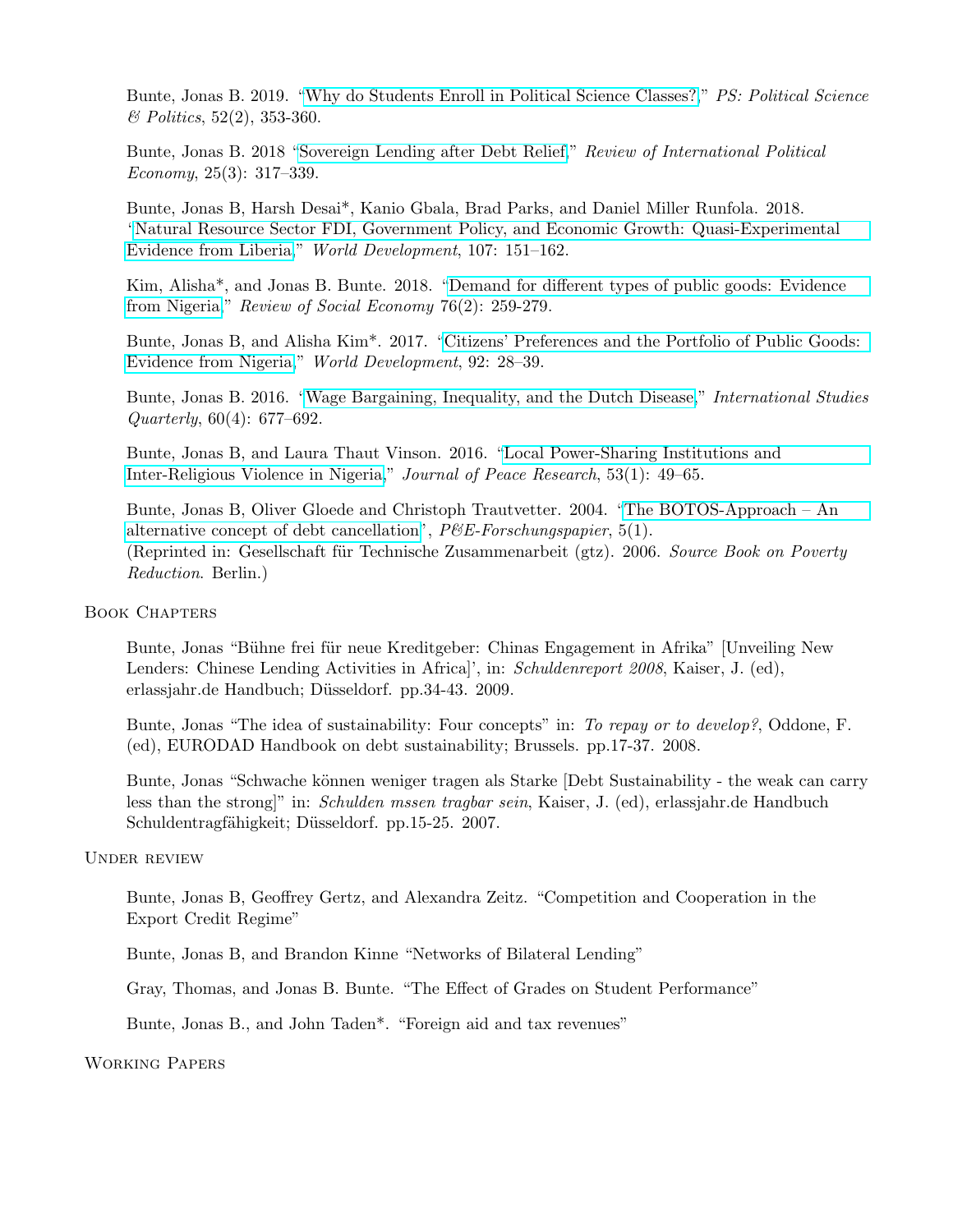Bunte, Jonas B. and Les Stanaland\*. "Foreign determinants of the Shadow Economy: The effect of Loans and Foreign Aid."

Bunte, Jonas B., and John Taden\*. "Bilateral loans and the structure of domestic taxation systems"

Bunte, Jonas B., Paulo Cavallo\*, and Thomas Gray. "Political Effects of FDI inflows into the United States"

Bunte, Jonas B, and Brandon Kinne. "Norms in Sovereign Lending"

Sarah Bauerle Danzmann, Paulo Cavallo\*, and Jonas B. Bunte. "Electoral Effects of FDI"

Bunte, Jonas B, and Thomas Gray. "The Congressional Politics of Export-Import Bank Reauthorization"

Bunte, Jonas B, Burak Giray\*, and Patrick Shea. "Debt traps and land deals"

Ratliff Santoro, Lauren, and Jonas B Bunte. "Grades and Peer Effects"

Bunte, Jonas B. "Sovereign Lending after Default"

Bunte, Jonas B. "Bilateral loans and Private investment"

#### Awards

President Teaching Teaching Excellence Award University of Texas at Dallas University-level award for Undergraduate Instruction Excellence 2018 EPPS Excellence in Undergraduate Teaching Award University of Texas at Dallas College-level award for Teaching Excellence 2018 Comet Outstanding Teaching Award University of Texas at Dallas Department-level award for Teaching Excellence 2015

#### Invited Talks

Credit Rationing and Lending Networks, University of Texas (Austin), Department of Political Science, February 6th, 2019

Sovereign Lending after Default, University of Houston, Department of Political Science, June 2nd, 2017

Coevolution of Lending and Military Networks, Mershon Center for International Security Studies at Ohio State University, February 9th, 2017

Debt Networks: How Sovereign Creditors Maximize the Political Benefits of Bilateral Loans, University of Heidelberg, Germany, Department of Economics, July 7th, 2015

Chinese loans to Ecuador, Peru, and Colombia, China-Africa Research Initiative at Johns Hopkins University, April 10th, 2015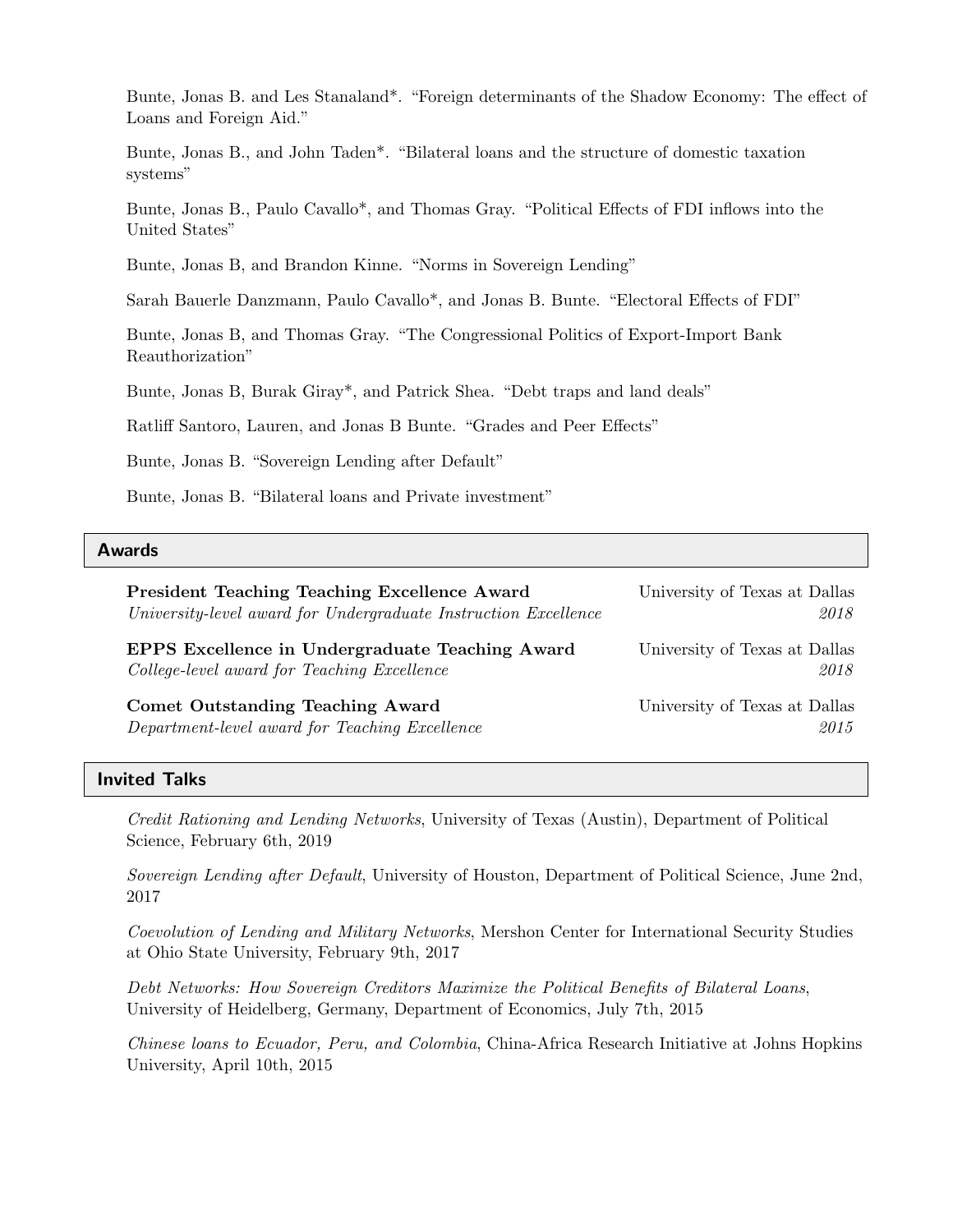Are Chinese loans a door-opener for Chinese investments?, "South-South Development Cooperation" Conference at the University of Heidelberg, September 26-27, 2014.

The political economy of borrowing: How governments choose between China and the IMF, Universidad San Francisco de Quito, Department of Economics, September 28 2012.

The politics of IMF and the debt problem: HPIC and alternatives, University of Stuttgart-Hohenheim, Department of Economics, November 30 2004.

#### Conference Presentations

Lending and Land Deals, Jonas Bunte, Burak Giray, and Patrick Shea Annual Meeting of the Midwest Political Science Association Chicago, IL April 16-19, 2020

Political Investment Cycles, Sarah Bauerle-Danzman, Paulo Cavallo, and Jonas Bunte, Annual Meeting of the International Studies Association, Honolulu, HI; March 24-27, 2020

Lending and Land Deals, Jonas Bunte, Burak Giray, and Patrick Shea Annual Meeting of the International Studies Association, Honolulu, HI; March 24-27, 2020

Foreign Aid And Domestic Taxation Systems, Jonas Bunte and John Taden, Annual Meeting of the Southern Political Science Association, San Juan; January 9-11, 2020.

What did you get? Students' Grades and Peer Effects, Lauren Santoro-Ratliff and Jonas Bunte, Annual Meeting of the Southern Political Science Association, San Juan; January 9-11, 2020.

Lending and Land Deals, Jonas Bunte, Burak Giray, and Patrick Shea Annual Meeting of the Southern Political Science Association, San Juan; January 9-11, 2020.

Electoral Effects of FDI, Sarah Bauerle-Danzman, Paulo Cavallo, and Jonas Bunte, Annual Meeting of the International Political Economy Society (IPES), San Diego, CA; November 15-16, 2019.

Foreign Aid And Domestic Taxation Systems, Jonas Bunte and John Taden, Annual Meeting of the European Political Science Association, Belfast; June 20-22, 2019.

Foreign determinants of the Shadow Economy: The effect of Loans and Foreign Aid, Jonas Bunte and Les Stanaland, Annual Meeting of the European Political Science Association, Belfast; June 20-22, 2019.

Lending and Land Deals, Jonas Bunte, Burak Giray, and Patrick Shea Annual Meeting of the European Political Science Association, Belfast; June 20-22, 2019.

Lending Networks and Loan Access, Jonas Bunte and Brandon Kinne, DebtCon (Interdisciplinary Sovereign Debt Research and Management Conference), Washington, DC; April 10-12, 2019.

Foreign determinants of the Shadow Economy: The effect of Loans and Foreign Aid, Jonas Bunte and Les Stanaland, Texas Triangle IR Conference, Fredericksburg, TX; January 26, 2019.

Competition and Cooperation in the Export Credit Regime, Jonas Bunte, Geoffrey Gertz, and Alexandra Zeitz, Annual Meeting of the Southern Political Science Association (SPSA), Austin, TX; January 21-23, 2019.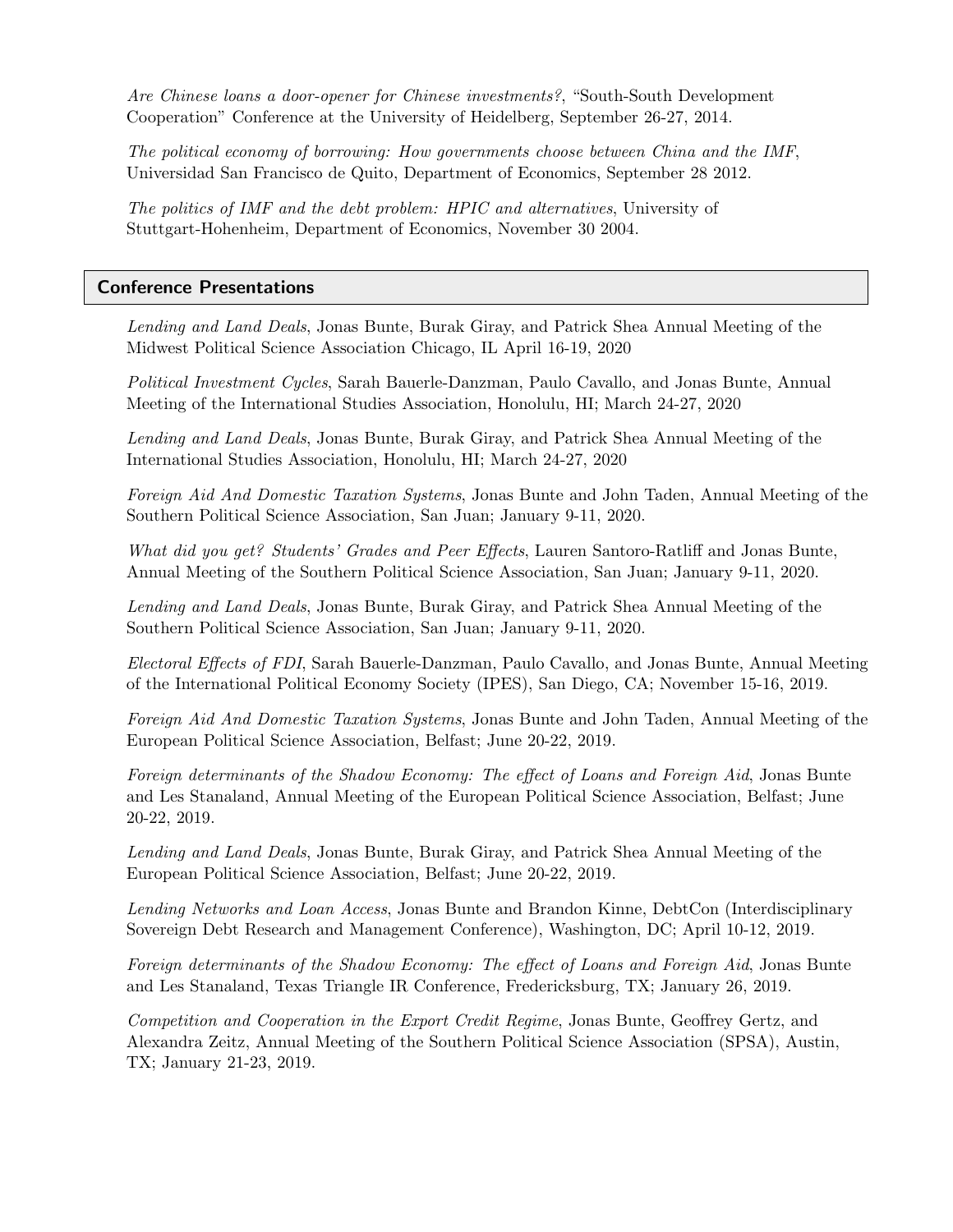The Impact of Foreign Trade and Investment on Country-Specific Policy Votes in Congress, Thomas Gray, Jonas Bunte, and Paulo Carvallo, Annual Meeting of the Southern Political Science Association (SPSA), Austin, TX; January 21-23, 2019.

Sovereign Lending after Default, Jonas Bunte and Brandon Kinne, Annual Meeting of the Southern Political Science Association (SPSA), Austin, TX; January 21-23, 2019.

Foreign determinants of the Shadow Economy: The effect of Loans and Foreign Aid, Jonas Bunte and Les Stanaland, Annual Meeting of the Southern Political Science Association (SPSA), Austin, TX; January 21-23, 2019.

Foreign Aid And Domestic Taxation Systems, Jonas Bunte and John Taden, Annual Meeting of the International Political Economy Society (IPES), Boston, MA; November 2-3, 2018.

The Effect of Grades on Student Performance, Thomas Gray and Jonas Bunte, Annual Meeting of the American Political Science Association (APSA), Boston, MA; August 30-September 2, 2018.

The Political Effects of FDI inflows into the United States, Jonas Bunte, Paulo Cavallo\*, and Thomas Gray, Annual Meeting of the American Political Science Association (APSA), Boston, MA; August 30-September 2, 2018.

The Geopolitics of Export Credit Agency Competition, Jonas Bunte, Geoffrey Gertz, and Alexandra Zeitz, Annual Meeting of the American Political Science Association (APSA), Boston, MA; August 30-September 2, 2018.

Bilateral loans and private investment, Jonas Bunte, Annual Meeting of the European Political Science Association (EPSA), Vienna, Austria; June 21-23, 2018.

The congressional politics of Export-Import reauthorization, Jonas Bunte and Thomas Gray, Annual Meeting of the European Political Science Association (EPSA), Vienna, Austria; June 21-23, 2018.

Lending Networks and Loan Access, Jonas Bunte and Brandon Kinne, Annual Meeting of the European Political Science Association (EPSA), Vienna, Austria; June 21-23, 2018.

Credit Rationing and Lending Networks, Jonas Bunte and Brandon Kinne, Annual Meeting of the International Studies Association (ISA), San Francisco, CA; April 4-7, 2018.

Bilateral loans and private investment, Jonas Bunte, Annual Meeting of the International Studies Association (ISA), San Francisco, CA; April 4-7, 2018.

The congressional politics of Export-Import reauthorization, Jonas Bunte and Thomas Gray, Annual Meeting of the Southern Political Science Association (SPSA), New Orleans, LO; January 4-6, 2018.

Debt Relief and Bilateral lending, Jonas Bunte, Annual Meeting of the International Political Economy Association (IPES), Austin, TX; November 17th, 2017.

Why do students take Political Science classes? Jonas Bunte, Annual Meeting of the Annual Meeting of the American Political Science Association (APSA), San Francisco, CA; September 1-4, 2017.

FDI and Growth in Liberia, Jonas Bunte, Harsh Desai, Kanio Gbala, Brad Parks, and Daniel Miller Runfola, World Bank Conference on Land and Poverty, Washington, DC; March 17, 2017.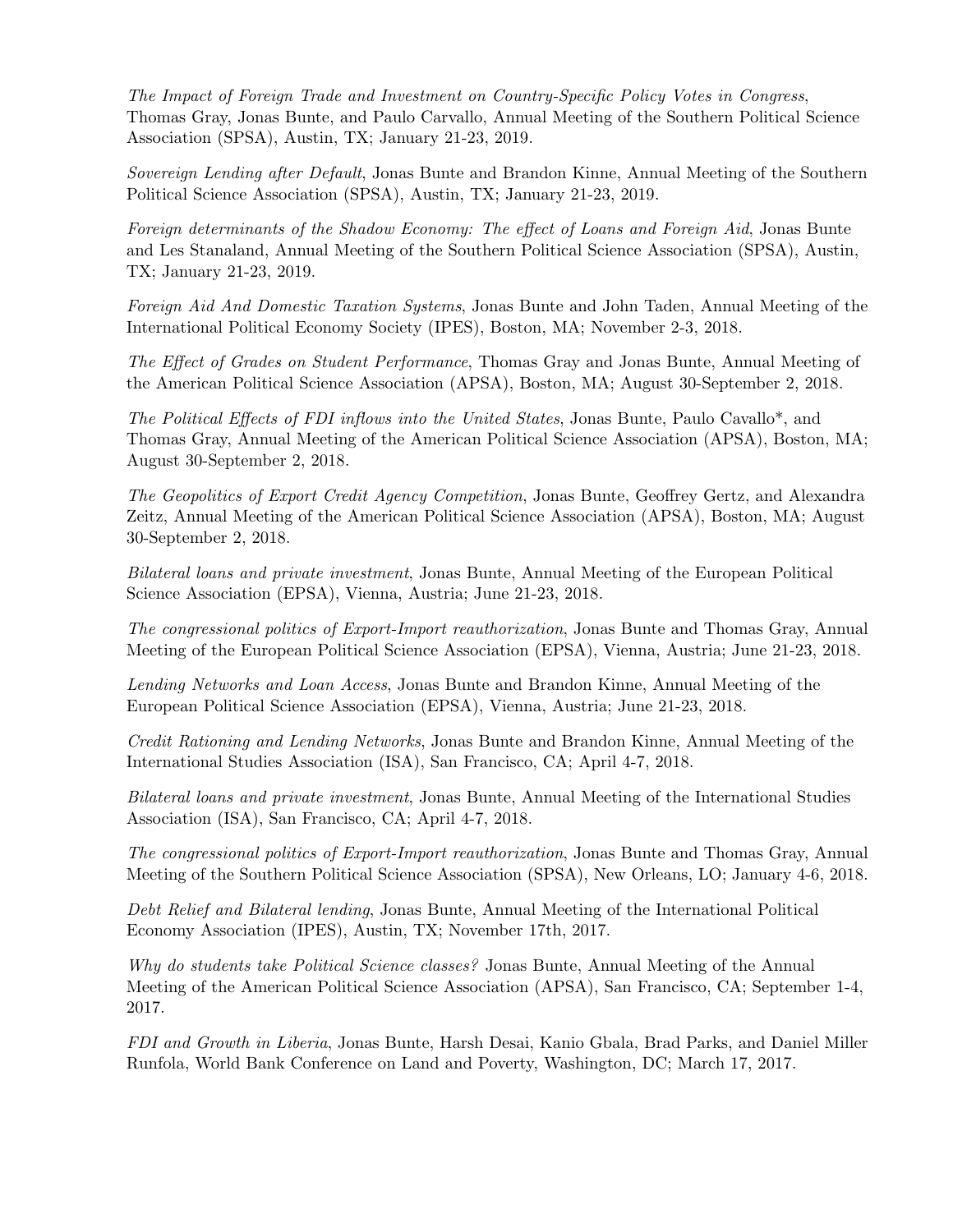Game of Loans, Jonas Bunte and Brandon Kinne, Texas Triangle International Relations Conference, Dallas, TX; January 28-29, 2017.

Troops or Cash? Analyzing the interdependencies between military and financial cooperation, Jonas Bunte, Annual Meeting of the International Political Economy Association (IPES), Durham, NC; November 11-12 2016.

Does FDI cause growth in post-conflict settings? Sub-national evidence from Liberia?, Jonas Bunte, Brad Parks, and Daniel Rufola, Annual Meeting of the International Political Economy Association (IPES), Durham, NC, November 11-12 2016.

Troops or Cash? Analyzing the interdependencies between military and financial cooperation, Jonas Bunte, Annual Meeting of the American Political Science Association (APSA), Philadelphia, PA; September 1-4 2016.

Does FDI cause growth in post-conflict settings? Sub-national evidence from Liberia?, Jonas Bunte, Brad Parks, and Daniel Rufola, Annual Meeting of the American Political Science Association (APSA), Philadelphia, PA; September 1-4 2016.

The interdependence between military and financial cooperation, Jonas Bunte and Brandon Kinne, Pacific Peace Science Conference, Kyoto, Japan; July 2-3, 2016.

Troops or Cash? Analyzing the interdependencies between military and financial cooperation, Jonas Bunte and Brandon Kinne, Annual Meeting of the European Political Science Association (EPSA), Brussels, Belgium; June 23-25 2016.

Sovereign loans and private investment, Jonas Bunte, Annual Meeting of the Midwest Political Science Association (MPSA), Chiago, IL; April 7-10, 2016.

Freeriding creditors, Jonas Bunte, Annual Meeting of the Midwest Political Science Association (MPSA), Chiago, IL; April 7-10, 2016.

Sovereign lending after debt relief, Jonas Bunte, Texas Triangle International Relations Conference, Austin, TX; January 30-31, 2016.

How Sovereign Creditors Maximize the Political Benefits of Bilateral Loans, Jonas Bunte and Brandon Kinne, Annual Meeting of the American Political Science Association (APSA), San Francisco, CA; September 3-6, 2015.

Networks in Bilateral Lending, Jonas Bunte and Brandon Kinne, Annual Political Networks Conference (PolNet), Portland, OR; June 18-20, 2015.

Debt Networks: How Sovereign Creditors Maximize the Political Benefits of Bilateral Loans, Jonas Bunte and Brandon Kinne, Annual Meeting of the European Political Science Association (EPSA), Vienna, Austria; June 25-27, 2015.

Chinese loans to Ecuador, Peru, and Colombia, Jonas Bunte, SAIS-CARI Conference on China in Africa, Washington, DC; April 10-11, 2015.

Explaining borrowing portfolios, Jonas Bunte, Texas Triangle International Relations Conference, Houston, TX; January 24-25, 2015.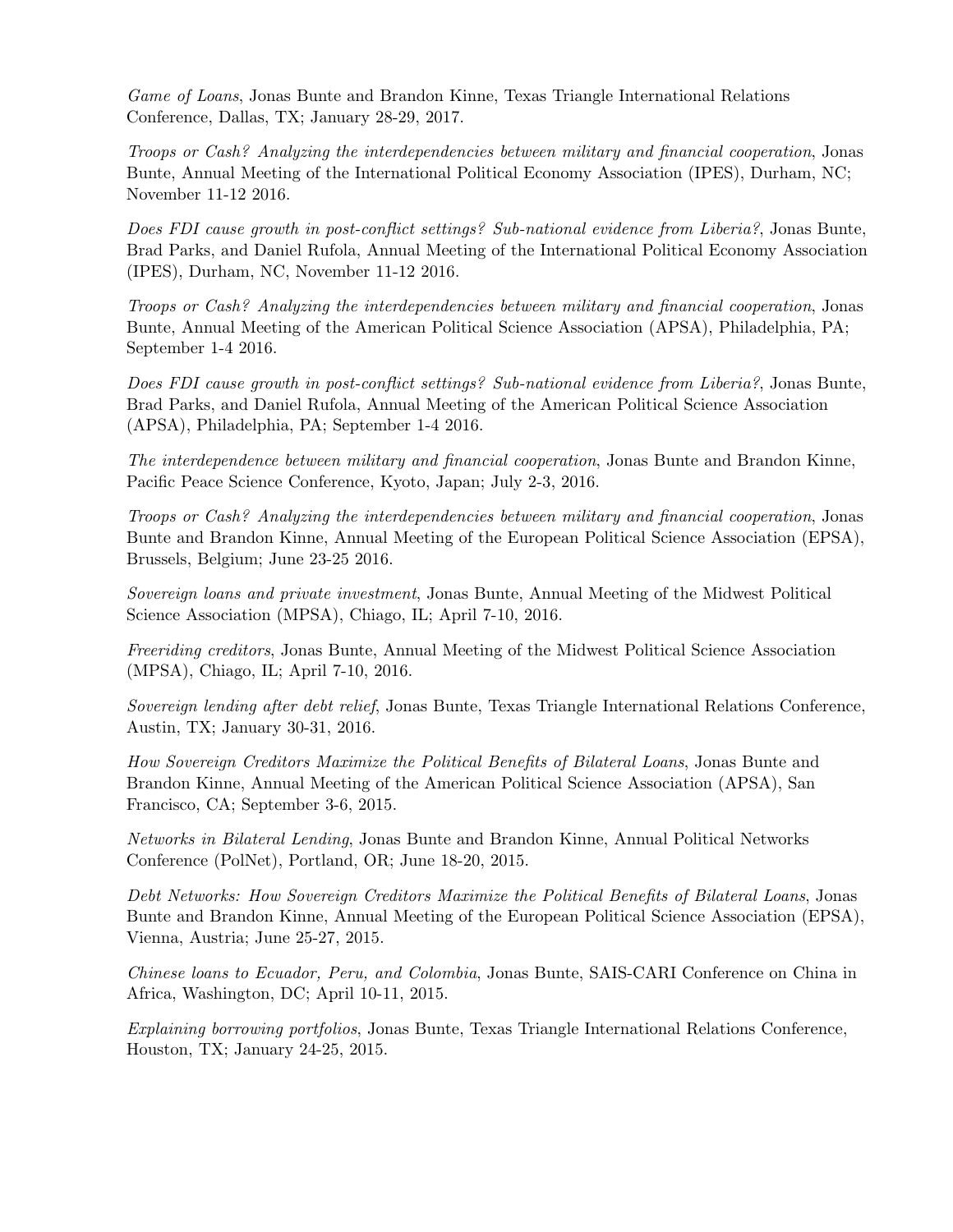Are Chinese loans a door-opener for Chinese investments?, Jonas Bunte, University of Heidelberg "South-South Development Cooperation" Conference, Heidelberg, Germany; September 26-27, 2014.

Debt relief and free-riding creditors, Jonas Bunte, Annual Meeting of the American Political Science Association (APSA), Washington, DC; August 28-31, 2014.

Explaining Debt Portfolios of Developing Countries, Jonas Bunte, Annual Meeting of the American Political Science Association (APSA), Washington, DC; August 28-31, 2014.

Are BRIC creditors free-riding on western debt relief?, Jonas Bunte, Annual Meeting of the Midwest Political Science Association (MPSA), Chicago, IL; April 3-6, 2014.

Inter-religious violence and local institutions, Jonas Bunte and Laura Thaut, Annual Meeting of the Midwest Political Science Association (MPSA), Chicago, IL; April 3-6, 2014.

Are Chinese loans a door-opener for Chinese investments?, Jonas Bunte, Annual Meeting of the International Studies Association (ISA), Toronto, ON; March 25-28, 2014.

Are BRIC creditors free-riding on western debt relief?, Jonas Bunte, Annual Meeting of the International Studies Association (ISA), Toronto, ON; March 25-28, 2014.

Are Chinese loans a door-opener for Chinese investments?, Jonas Bunte, Texas Triangle International Relations Conference, Denton, TX; February 8, 2014.

Why Do Some Developing Countries Borrow From China, While Others Do Not?, Jonas Bunte, Annual Meeting of the American Political Science Association (APSA), New Orleans, LA; August 2012.

Explaining Borrowing Decisions, Jonas Bunte, Annual Meeting of the European Political Science Association (EPSA), Berlin, Germany; June 2012.

What Determines the Severity of the Dutch Disease? Jonas Bunte, Annual Meeting of the Midwest Political Science Association (MPSA), Chicago, IL; April 2012.

What Determines the Severity of the Dutch Disease?, Jonas Bunte, Annual Meeting of the International Studies Association (ISA), San Diego, CA; April 2012.

Why Do Some Developing Countries Borrow From China, While Others Do Not?, Jonas Bunte, Annual Meeting of the International Studies Association (ISA), San Diego, CA; April 2012.

Explaining Borrowing Decisions of Developing Countries, Jonas Bunte, International Research Conference, Minneapolis, MN; February 2012.

Why Do Some Countries Experience the Dutch Disease, While Others Do Not?, Jonas Bunte, Annual Meeting of the International Political Economy Society (IPES), Madison, WI; November 2011.

Chinese Loans to Developing Countries., Jonas Bunte, Annual Meeting of the Philosophy & Economics Doktorandenforum, Cologne, Germany; May 2011.

The Impact of Non-Tax Revenues on the Welfare State., Jonas Bunte, Annual Meeting of the Midwest Political Science Association (MPSA), Chicago, IL; April 2010.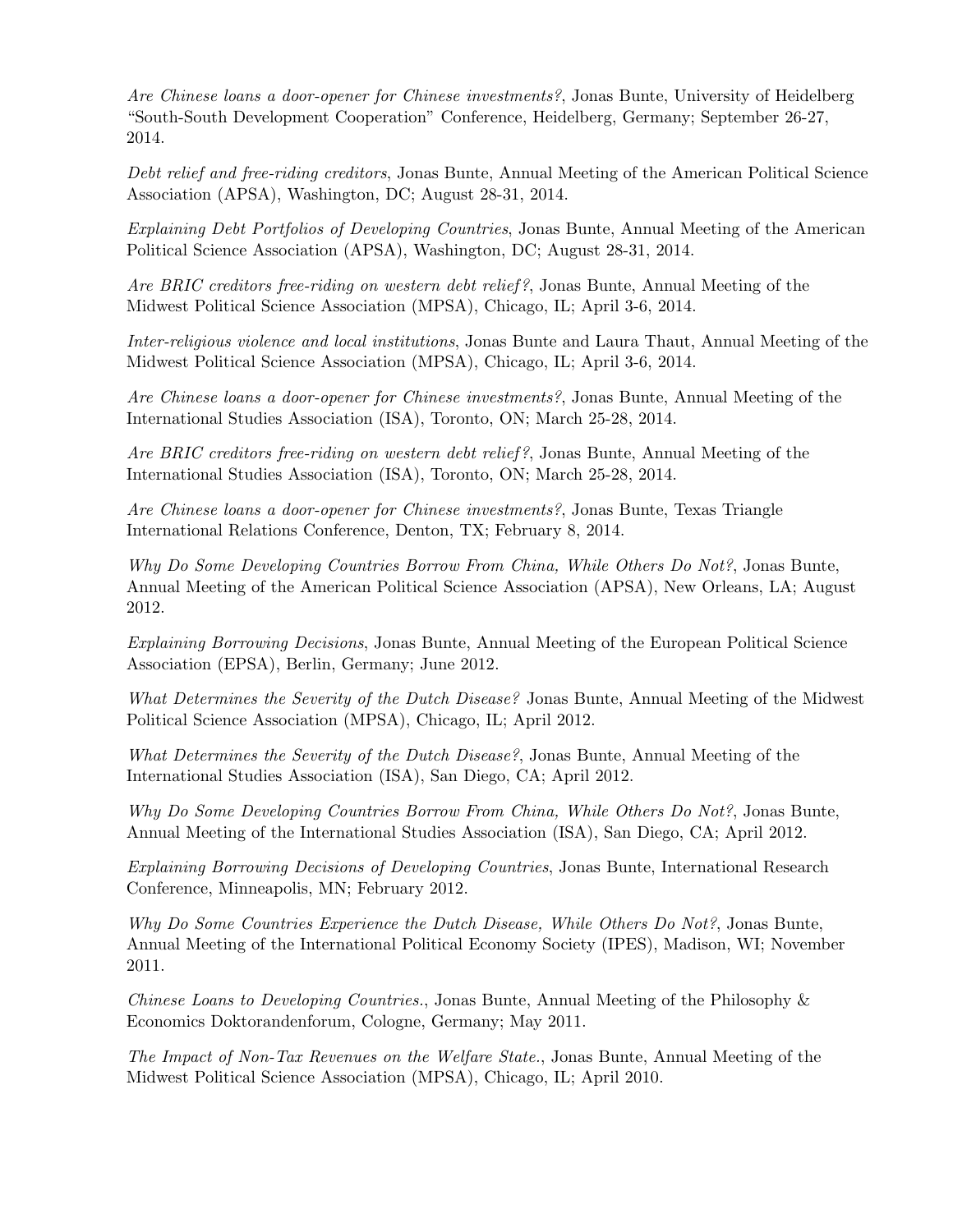Debt Sustainability of the Millenium Development Goals (MDGs), Jonas Bunte, EURODAD Annual Conference, Dublin, Ireland; November 2005.

| <b>External funding for original investigations</b>                                                                                                                                  | * denotes student collaborator |
|--------------------------------------------------------------------------------------------------------------------------------------------------------------------------------------|--------------------------------|
| <b>Social Sciences Seed Grant</b><br>Office of Research, University of Texas at Dallas<br>Examining the relationship between financial diplomacy and democracy                       | \$10,000<br>2019               |
| Office of Undergraduate Education, University of Texas at Dallas<br>(joint with Victoria Amos)<br>Analyzing the interaction between growth and democracy                             | \$800<br>2019                  |
| International Growth Centre (IGC)<br>(joint with Dan Runfola and Brad Parks)<br>Geo-referencing natural resource concessions in Liberia                                              | \$88,000<br>2016               |
| Office of Undergraduate Education, University of Texas at Dallas<br>(joint with Anushka Limaye)<br>Examining the institutional structure of Islamic development banks                | \$800<br>2018                  |
| Edward W. and Jean B. Weidner Graduate Research Fellow<br>Department of Political Science, University of Minnesota<br>Research Fellowship for post-dissertation project              | \$7,131<br>Spring 2013         |
| David and Janis Larson Graduate Research Fellow<br>Department of Political Science, University of Minnesota<br>Relieved me of teaching obligations to finish Dissertation            | \$8,200<br>Fall 2012           |
| <b>Andrew Dickinson Fellowship</b><br>University of Minnesota, Department of Political Science<br>Grant for fieldwork in Switzerland and Germany                                     | \$5,000<br>2012                |
| <b>GAIN</b> Participation Grant<br>German Academic International Network<br>Travel grant to the invite-only Annual Meeting                                                           | \$500<br>2012                  |
| Gerald R. Ford Presidential Library Travel Grant<br>Gerald R. Ford Presidential Foundation<br>Grant for archival research at the Gerald R. Ford Presidential Library, Ann Arbor, MI. | \$1,200<br>2011                |
| <b>Doctoral Dissertation Fellowship</b><br>University of Minnesota, Graduate School<br>Year-long fellowship for dissertation-writing                                                 | \$22,500<br>2011-2012          |
| Harry S. Truman Library Research Grant<br>Harry S. Truman Library Institute, Kansas City, MO.<br>Grant for archival research at the Harry S. Truman Presidential Library             | \$1,500<br>2011                |
| David and Janis Larson Graduate Research Fellow<br>University of Minnesota, Department of Political Science                                                                          | \$8,200<br>Sep.-Dec. 2010      |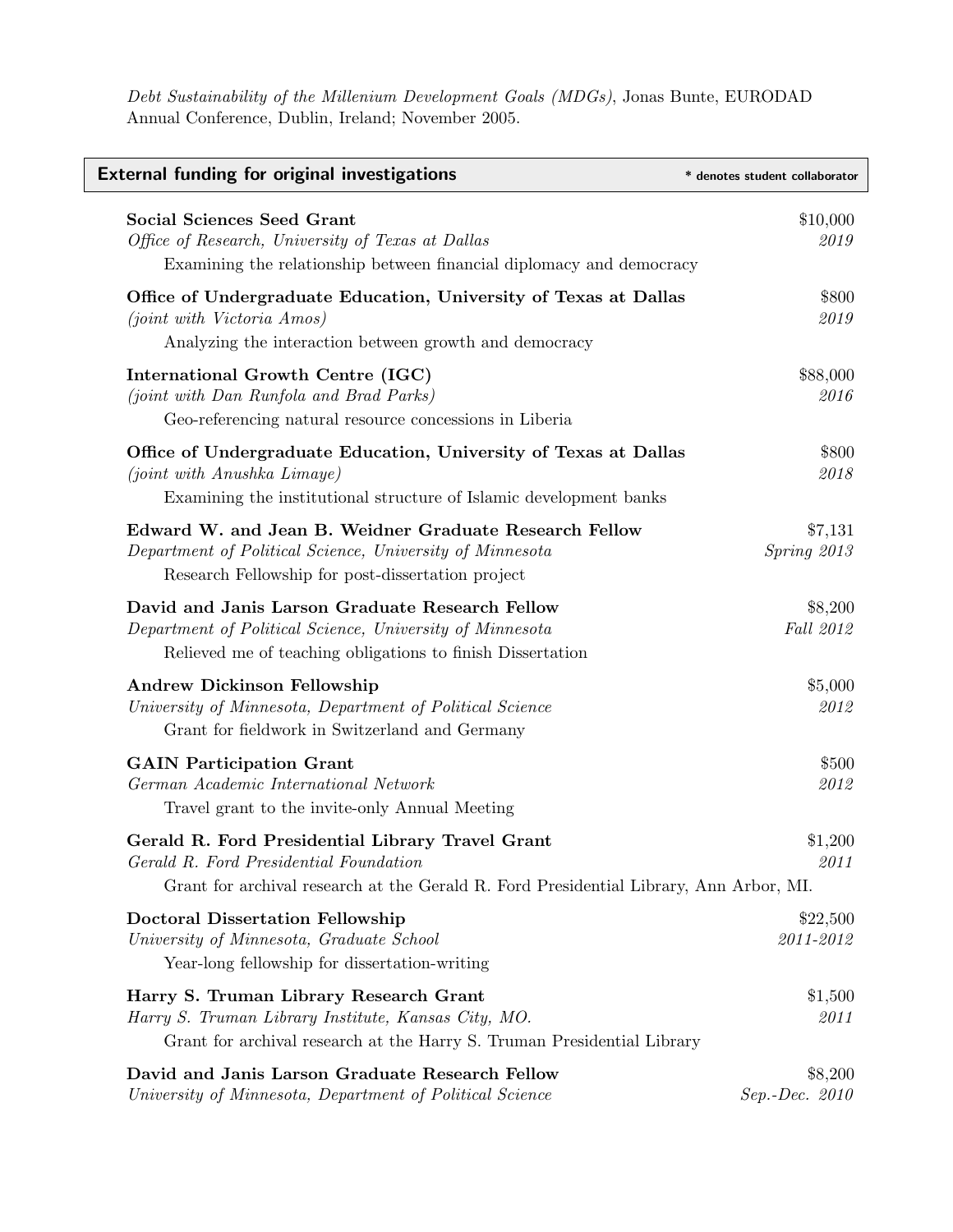| Relieved me of teaching obligations to focus on dissertation prospectus and data collection                                                                                                                  |                       |
|--------------------------------------------------------------------------------------------------------------------------------------------------------------------------------------------------------------|-----------------------|
| Graduate Research Partnership Program (GRPP)<br>University of Minnesota, College of Liberal Arts<br>Summer Research Stipend for joint project with Ben Ansell                                                | \$4,000<br>2010       |
| Interuniversity Consortium for Political and Social Research (ICPSR)<br>University of Minnesota, Department of Political Science<br>Funded Participant of ICPSR Summer School                                | \$2,300<br>2008       |
| David and Janis Larson Graduate Research Fellowship in Political Economy<br>University of Minnesota, Department of Political Science<br>Funded first year of Graduate Studies at the University of Minnesota | \$16,400<br>2007-2008 |
| Graduate Scholarship<br>Evangelisches Studienwerk Villigst, e.V.<br>Funded M.A. studies at the London School of Economics, UK                                                                                | \$14,000<br>2006-2007 |
| Erasmus Scholarship<br>European Union<br>Funding for Semester Abroad at the Universidad de Barcelona, Spain                                                                                                  | \$2,400<br>2005       |
| Undergraduate Scholarship<br>Evangelisches Studienwerk Villigst, e.V.<br>Funded 18 months of Undergraduate Studies at the University of Bayreuth, Germany                                                    | \$1,200<br>2005-2006  |

## **Teaching**

#### Graduate Courses

Theories of Political Economy

How can long-dead Adam Smith help us explain trafficking of Thai women to Japan? What insights can Karl Marx provide to the Financial Crisis of 2008? What can Schumpeter teach us about cartels in the Mexican Telecom Industry?

#### Politics of Finance

How do political events affect the stock market? Why do some governments default on their debt, while others do not? What political factors explain the choice of exchange rate regimes?

#### Politics of Natural Resources

Does a resource curse exist? How do natural resources affect conflict? What is the interaction between resources, politics, and institutions?

## Graduate Teaching Seminar

How to design a course syllabus? How to accurately assess learning? How to deal with cheating?

## Undergraduate Courses

Political Economy of Developing Countries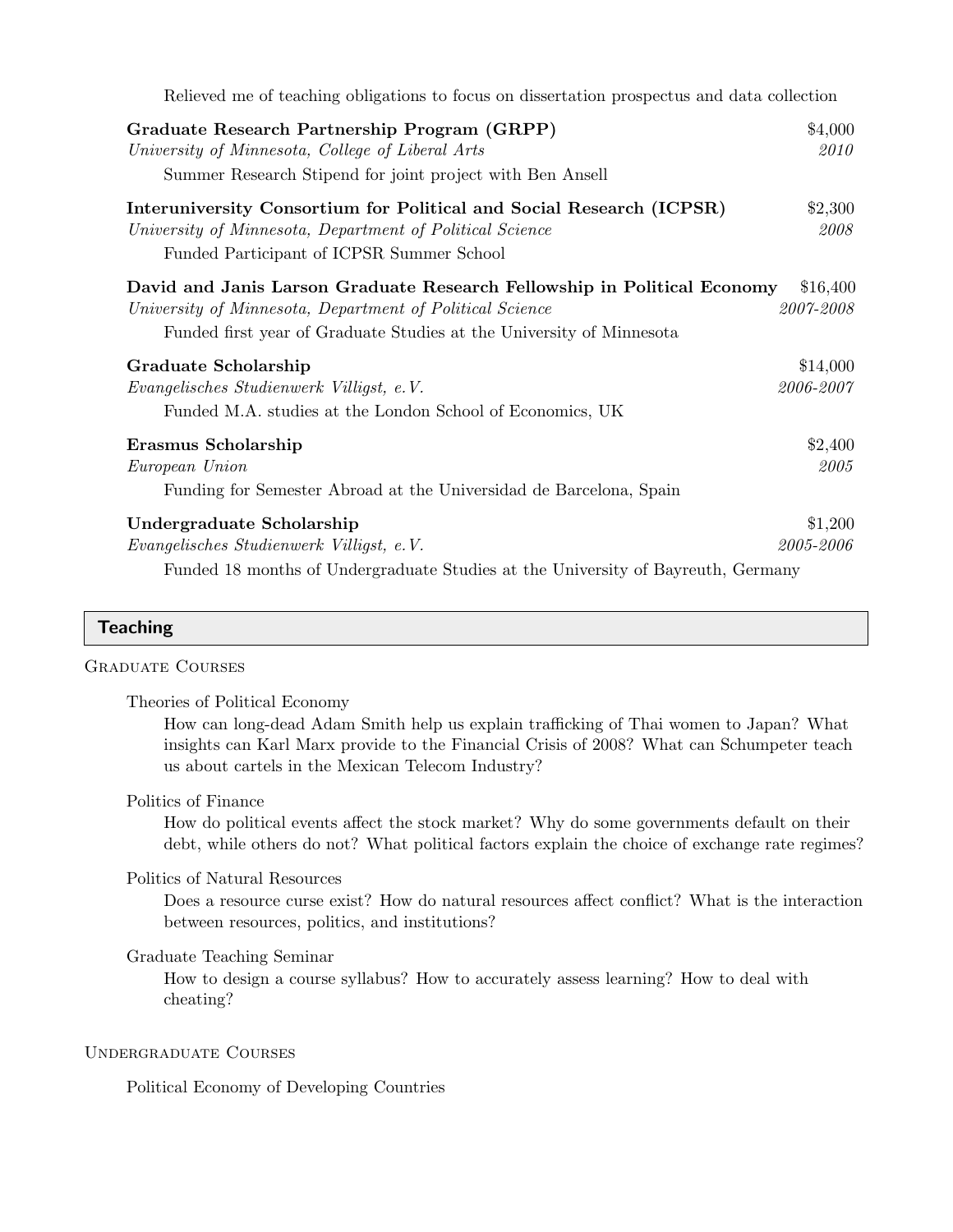We typically assume that Democracy is good for economic growth – but if this is the case, how do we explain the economic success of China? Similarly, economic theory tells us that governments should not interfere with the market – but why did South Korea industrialize at an incredible pace by doing exactly that, while Argentina failed miserably? Why are natural resources a blessing in Botswana but a curse in Nigeria?

Political Economy of Industrialized Countries

How can German carmakers be among the best in the world if they give 2 years notice before firing someone and grant 3 years of maternity leave? Why can the Swedish economy finance free universal health care? Why it is rational for German companies to grant their workers veto rights over management decisions?

Politics of International Finance

How do politicians cause and/or prevent banking crises? Why do some political events have major implications for the stock market? When do politicians instigate currency wars between countries? Why do governments default on their debt even though they have the money?

Quantitative Analysis in Political Science

Ever wonder whether a particular claim is true? Ever get into an intellectual debate and wanted to back up your argument with evidence? This course will teach you how to analyze data to evaluate claims and produce sound evidence.

Introduction to International Politics

Why are there wars? How does international politics shape trade and investment? Why is policy coordination among multiple governments so difficult, even though problems such as financial crises and international terrorism are global? This course offers an introduction to international politics.

## Advising

## PhD Dissertations

## Advisor

- Les Stanaland, 2021 (expected)
- John Taden, 2021 (expected)
- Cory Carr, 2020 (expected)

## Committee Member

- Iasmin Goes (UT Austin), 2021 (expected)
- Marcela Nava Gutierrez, 2021 (expected)
- Danielle Zaychik, 2020 (expected)
- Blake Hoffmann, 2020 (expected)
- Paulo Cavallo, 2019 (expected)
- Brent Sackett, 2019 (expected)
- Sean Hubbard, 2018 (expected)
- Veppa Rejepov, 2018 (expected)
- Ziya Cologlu, 2017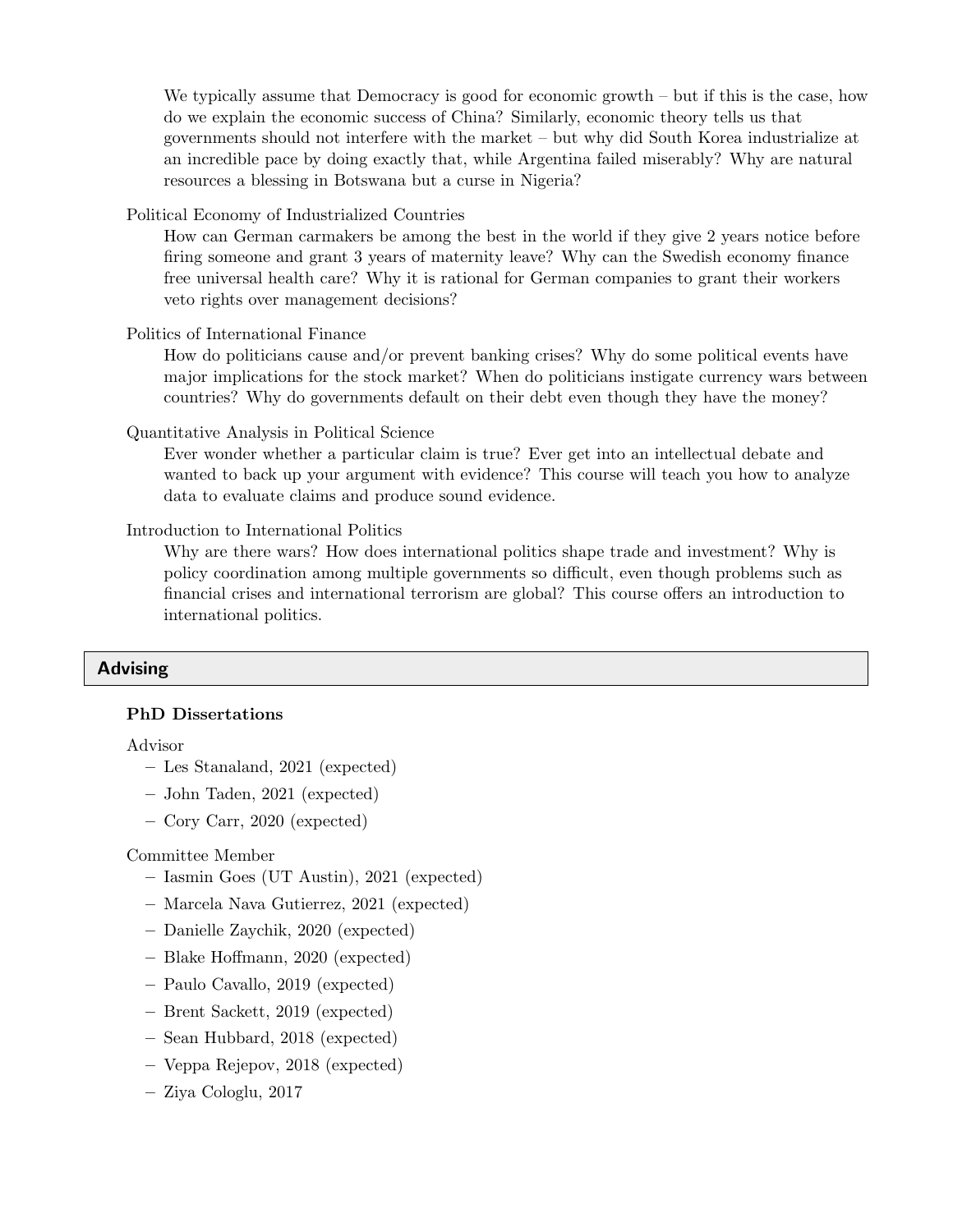- Anh Pham, 2017
- Engin Kapti, 2015

## MA Theses

- Martin Kohl, 2019
- Araiz Dahir, 2019
- Denise Walke, 2019
- Amy Ohlms, 2018
- Sandra Hartmann, 2018
- Christina Overmeyer, 2014

## Work Experience

## University of Marburg Marchael Marchael Marchael Marchael Marchael Marchael Marchael Marchael Marchael Marchael

Visiting instructor 2018

– Responsibilities: Teaching classes on topics in political economy.

## University of Bayreuth Bayreuth Bayreuth, Germany

Visiting instructor 2008 - 2016

– Responsibilities: Teaching classes on topics in political economy, Advising Bachelor and Masters theses.

## erlassjahr.de (Jubilee Germany) Düsseldorf, Germany

Political Coordinator (Interim Head of Organization)  $\Delta pril$  2005 - Oct.2005

– Responsibilities: Analysis of current policy developments and academic literature concerning foreign debt of developing countries, writing background and white papers for internal as well as external audiences, management of grassroots contacts, lobby German decision makers

## Jubilee USA Network Washington, DC

Assistant to the Director  $S$ ept. 2001 - Oct.2002

– Responsibilities: Administrative tasks, organizing conferences and grassroots events on debt and development, management of grassroots contacts.

## Other Research Experience

Institutional affiliations while conducting fieldwork

- Universidad de los Andes (Bogot´a, Colombia)
- Centro de Investigaci´on, Universidad del Pac´ıfico (Lima, Peru)
- Universidad San Francisco de Quito (Quito, Ecuador)

## Research Stays

Archival Research

- Bank for International Settlements (Basel, Switzerland) June 2013
- Harry S. Truman Presidential Library (Independence, MO) May 2012
- Gerald R. Ford Presidential Library (Ann Arbor, MI) June 2012

Visiting Scholar **Visiting Scholar** July 2011 - November 2011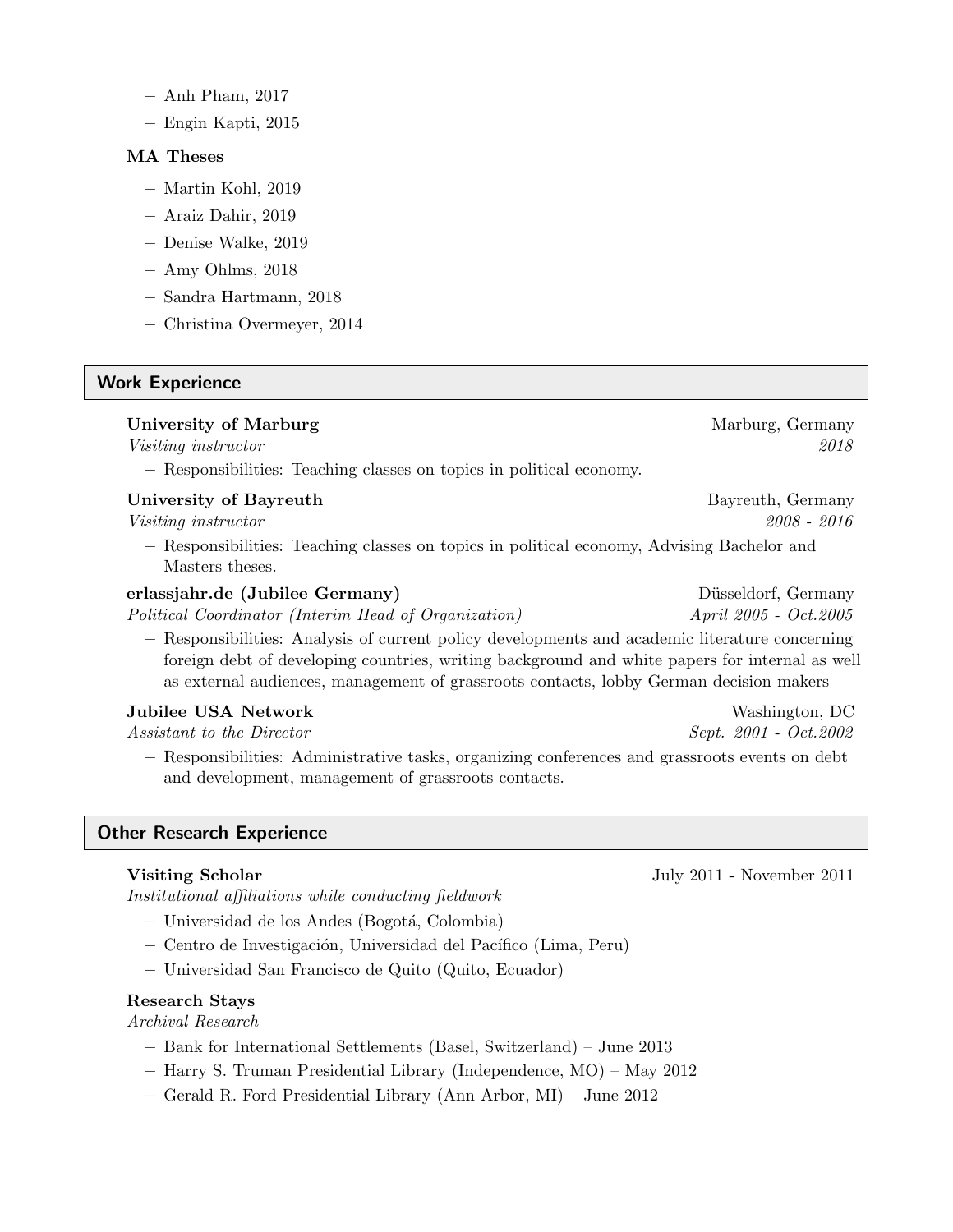## Reviewer

American Political Science Review, American Journal of Political Science, Comparative Political Studies, Development Policy Review, Global Policy, International Interactions, International Journal of Social Economics, International Organization, International Review of Economics and Finance, International Studies Quarterly, Journal of Asian and African Studies, Journal of Experimental Political Science, Journal of Global Security Studies, Journal of Peace Research, Journal of International Relations and Development, Journal of Politics, Kyklos, Oxford University Press, Review of International Organizations, World Politics.

## Professional Affiliations

| <i>American Political Science Association</i> | $2012$ -present                 |
|-----------------------------------------------|---------------------------------|
|                                               |                                 |
| <i>European Political Science Association</i> | $2012$ -present                 |
| <i>Midwest Political Science Association</i>  | 2011-2015                       |
| <i>International Studies Association</i>      | $2013 - 2014$ , $2017$ -present |